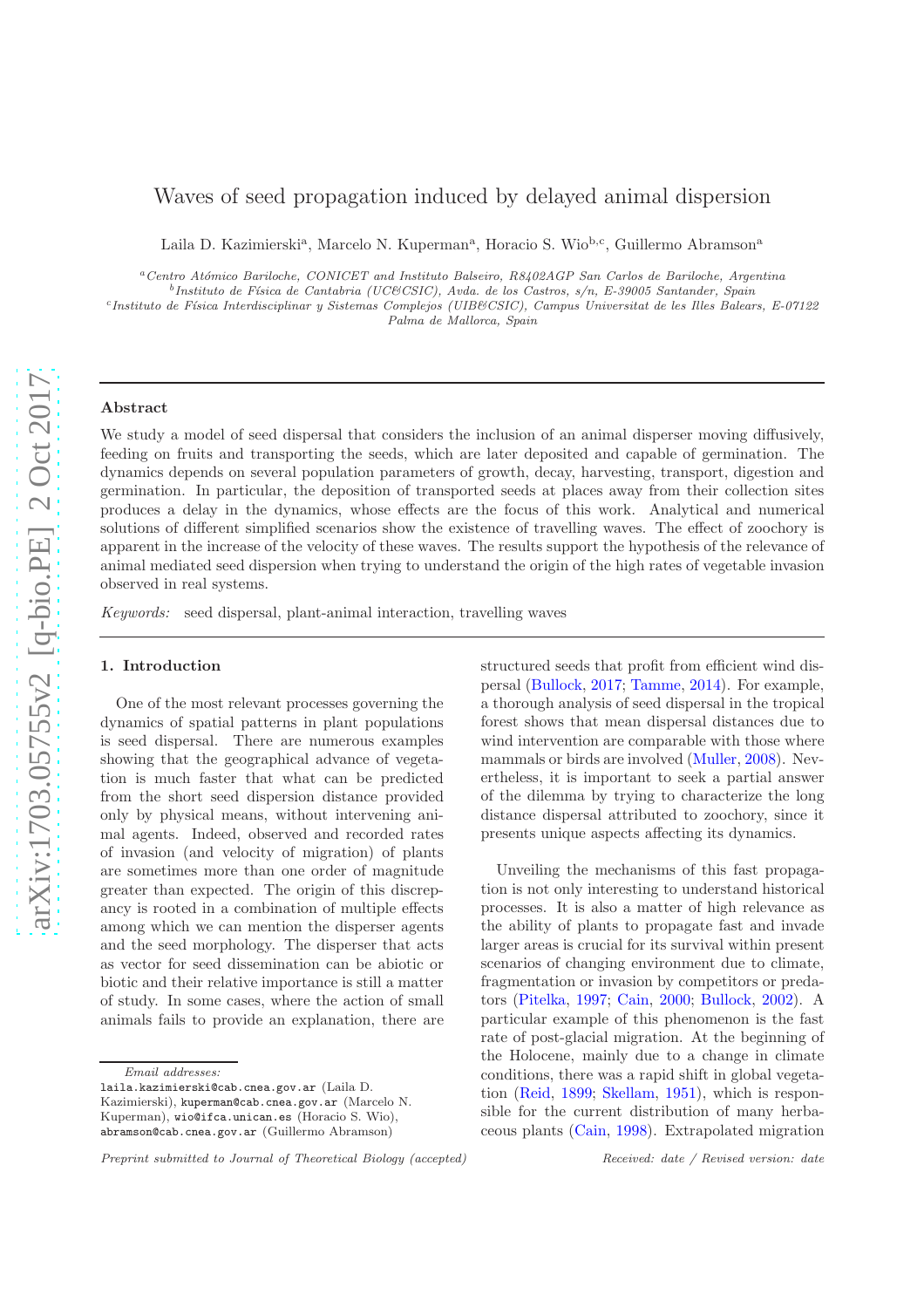rates during the Holocene indicate that they are not compatible with the measured dispersal distances. This discrepancy has been called Reid's paradox by [Clark](#page-7-4) [\(1998\)](#page-7-4) (after [Reid](#page-8-3) [\(1899](#page-8-3))). Despite many years of research on seed dispersal [\(Ridley,](#page-8-5) [1930;](#page-8-5) [Murray,](#page-8-6) [1986;](#page-8-6) [Bullock,](#page-7-2) [2002](#page-7-2)), there are still gaps in our knowledge of how seeds travel long distances.

In many temperate and tropical ecosystems, the majority of seeds dispersers of woody plants are frugivorous animals [\(Herrera](#page-8-7), [2002](#page-8-7)). For example, large grazing mammals have long been recognized as potentially important seed dispersers [\(Ridley](#page-8-5), [1930;](#page-8-5) [Dore](#page-7-5), [1942;](#page-7-5) [Welch](#page-8-8), [1985;](#page-8-8) [Malo,](#page-8-9) [2000;](#page-8-9) [Heinken,](#page-8-10) [2002\)](#page-8-10) and, eventually, responsible for the high dispersal rates [\(Vellend,](#page-8-11) [2003\)](#page-8-11). For these plants, seed dispersion is a function of animal movement and gut passage times of seeds [\(Murray,](#page-8-12) [1988;](#page-8-12) [Schupp](#page-8-13), [1993\)](#page-8-13). For this reason, one expects that the dispersal rate and the spatial pattern of plant distribution feeds back into the characteristics of seed dispersal via its effects on animal movements.

Then, it is not surprising the continuing effort devoted to obtain more accurate and thorough models unveiling the interplay of animal movement and seed dispersal. Still, there are not many mathematical models of dispersion that emphasize the enhancement of dispersal rate due to animal agents. [Pakeman](#page-8-14) [\(2001\)](#page-8-14) is an example, proposing a model that analyses how plant migration rates vary with herbivore home range, gut survival and probability of consumption. His results show that the role of herbivores with long displacements and large home ranges is essential to explain high rates of dispersal in the palaeorecord. The hypothesis that large herbivores are the main responsible for the dispersal of seeds can explain the observed advance of woodland herbs. In the same spirit, [Neubert](#page-8-15) [\(2000\)](#page-8-15) shows that when the dispersal occurs through both long and short distance mechanisms, it is the longdistance component the one that determines the invasion speed. It is also known that spatial patterns can arise as the result of trophic interactions and dispersal, and a number of scientists have investigated this question using continuous-time growth models with simple (Fickian) diffusion [\(Neubert,](#page-8-16) [1995\)](#page-8-16). Currently these phenomena also capture the interest of physicists and mathematicians, who seek to provide a theoretical framework for them.

Seed dispersal has also a major influence on plant fitness because it determines the locations in which subsequent seedlings live or die [\(Howe](#page-8-17), [1982;](#page-8-17) [Schupp](#page-8-13), [1993,](#page-8-13) [2010;](#page-8-18) [Wenny,](#page-8-19) [2001\)](#page-8-19). As such, it determines not only the ecological dynamics, but also plant evolution and the rates of gene flow. Moreover, the relationship between plants and their seed dispersers is generally of a mutualistic nature, since both derive some benefit from their participation: food reward exchanged for the service of seed transport. In general the pattern of seed dispersal and activities of their dispersers are closely related [\(Neupane](#page-8-20), [2015a;](#page-8-20) [Wenny](#page-8-19), [2001\)](#page-8-19), and in many cases it is possible to trace a co-evolutionary natural history of both. Indeed, the biological system that has inspired us in this work is the mutualistic relation between the marsupial *Dromiciops gliroides* and the parasitic mistletoe *Tristerix corymbosus*, a keystone species of the Patagonian temperate for-est [\(Amico,](#page-7-6) [2000;](#page-7-6) García, [2009;](#page-7-7) [Morales](#page-8-21), [2012](#page-8-21)). *D. gliroides* is its major seed disperser, so the arrangement of future generations of plants depends on the places that are visited by the animals. These, in turn, are the fructifying plants that provide the animal one of their main resources.

In this context, delay models of seed dispersal have been studied extensively [\(Hadeler](#page-7-8), [2007](#page-7-8)). For example, [Morita](#page-8-22) [\(1984](#page-8-22)) and [de Oliveira](#page-7-9) [\(1994\)](#page-7-9) performed thorough studies of periodic solutions of diffusion equations with delay, while [Faria](#page-7-10) [\(1999\)](#page-7-10) and [Freitas](#page-7-11) [\(1997\)](#page-7-11) investigate bifurcations in such problems. In this work we focus on the effects induced by the characteristic delay between consumption and deposition of seeds on the velocity of vegetation dispersal. Our model involves several aspects of the cycle of seed dispersal, in which an animal eats fruit, moves over space following certain rules, and after some time deposits the seeds at a different place, where a new plant will eventually grow. We are interested in the description of the spatiotemporal characteristics of such a dynamics. We approach the problem as a reaction-diffusion system, in which consumption of seeds and their delayed deposition after being transported by animals is responsible for the dispersion. We show, specifically, how the delayed deposition provided by the animals enhance the velocity of propagation of a front of vegetation.

### 2. Model definition and dynamics

For populations with overlapping generations, population size can usually be regarded as a continuous function of time, and an adequate mathematical tool is a set of differential equations [\(Murray](#page-8-23), [1989\)](#page-8-23). Let us consider a three-components model: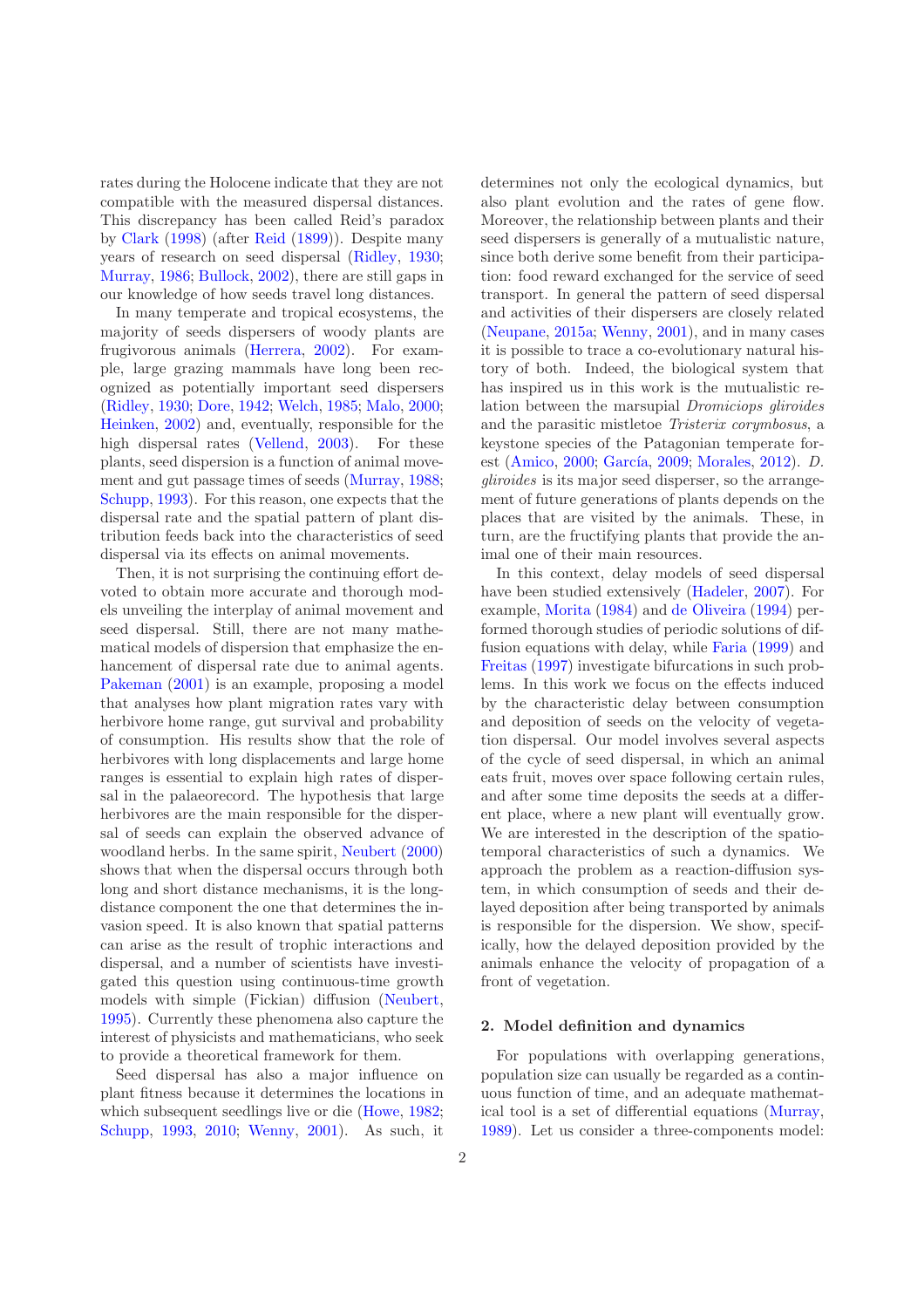

<span id="page-2-0"></span>Figure 1: Schematic representation of the delayed dynamics of dispersion. The lines represent three seed populations extended in space: f are immobile seeds in fructifying plants;  $u$  are seeds being dispersed diffusively;  $s$  are seeds deposited in the substrate after a delay  $\tau$ , which eventually produce new fructifying plants.

seeds in plants  $(f)$ , being dispersed by animals  $(u)$ , and deposited in an appropriate substrate  $(s)$ . Seeds in populations  $f$  and  $s$  are immobile, while those in u are carried by their transporters.

Several biological processes are mediated by interactions between these populations, as schematized in Fig. [1:](#page-2-0) seeds in plants are ingested and become dispersive; these are eventually deposited or defecated and become immobile again. Finally, with a probability of germination, the seeds grow into plants and start producing new seeds at the level f. A reasonable one-dimensional mathematical description of such a system is the following:

$$
\frac{\partial f(x,t)}{\partial t} = F(f(x,t), s(x,t)) - I(f(x,t), u(x,t)),\tag{1}
$$

$$
\frac{\partial u(x,t)}{\partial t} = I(f(x,t), u(x,t)) + D\nabla^2 u(x,t)
$$

$$
- \alpha \int_{-\infty}^{+\infty} G(x,t|x',t-\tau) I(f(x',t-\tau), u(x',t-\tau)) dx'
$$
\n(2)

$$
\frac{\partial s(x,t)}{\partial t} = -g s(x,t)
$$
  
+  $\alpha \int_{-\infty}^{+\infty} G(x,t|x',t-\tau) I(f(x',t-\tau),u(x',t-\tau)) dx'$   
(3)

that can also be formulated in higher dimensions without difficulty.

Each one of the terms in these equations represents some of the mechanisms that play a role in the population dynamics.  $F(f, s)$  is a growth (or ripening) function of the fruits. The second term in Eq. [\(1\)](#page-2-1) represents the consumption of fruit, which depends on the presence of animals through  $u$ . The same ingestion term  $I(f, u)$  acts as a source of the population of moving seeds  $u(x, t)$  in Eq. [\(2\)](#page-2-2). Also, in this equation, we use a standard diffusive transport mechanism for these mobile seeds, with a coefficient  $D$  and the corresponding (Gaussian) diffusion kernel that propagates from point  $(x', t - \tau)$  to  $(x, t)$  (indicated by the vertical dash in G):

$$
G(x,t|x',t-\tau) \equiv
$$
  

$$
G(x,x',\tau) = \exp\left(-\frac{(x-x')^2}{4D\tau}\right) (4\pi D\tau)^{-1/2}, (4)
$$

whose role in the dispersion we describe below.

The most involved term of the dynamics is the one representing the loss of mobile seeds as the animals deposit them. If seeds are deposited after a time  $\tau$  (e.g. after the transit through the digestive tract of the animals), then we can propose the nonlocal term that appears in third place in Eq. [\(2\)](#page-2-2): seeds are consumed at  $x'$  at a time  $t - \tau$ , and are subsequently transported by the dispersion kernel G up to x where they are deposited at time t. A rate  $\alpha$  takes into account that the process may be imperfect, with some seeds being lost and not appropriately transferred into the germinating population  $s(x, t)$ . Finally—Eq. [\(3\)](#page-2-3)—seeds deposited in the immobile substrate  $s(x, t)$  can germinate at rate g and eventually contribute to the fruit population.

<span id="page-2-1"></span>Observe that, in the absence of coupling, Eq. [\(2\)](#page-2-2) is a reaction-diffusion equation akin to Fisher's equation [\(Murray](#page-8-23), [1989](#page-8-23)). That is, with appropriate initial and boundary conditions the population of dispersing seeds should display a travelling wave shape, with a well defined velocity given by the diffusion coefficient and the linear growth rate of  $I(u)$ . We want to study the existence of similar waves in the complete coupled system and, eventually, propagating waves of  $f(x, t)$ , that is, of the fructifying plants. In order to proceed with the analysis, let us consider specific forms of the different functions involved:

$$
F(f, s) = r_f s(x, t) (k_f - f(x, t)),
$$
\n(5)

<span id="page-2-5"></span><span id="page-2-4"></span>
$$
I(f, u) = r_u u(x, t) (k_u - u(x, t)) \frac{f(x, t)}{b + f(x, t)}, \quad (6)
$$

where  $r_i$  are growth rates and  $k_i$  are carrying capacities. Observe that Eq. [\(5\)](#page-2-4) provides a net reproduction of f which is proportional to their source, s. Equation [\(6\)](#page-2-5), in turn, is a product of a logistic growth in  $u$  (corresponding to the animals that disperse the seeds) and a function of  $f$  that saturates

<span id="page-2-2"></span>,

<span id="page-2-3"></span>,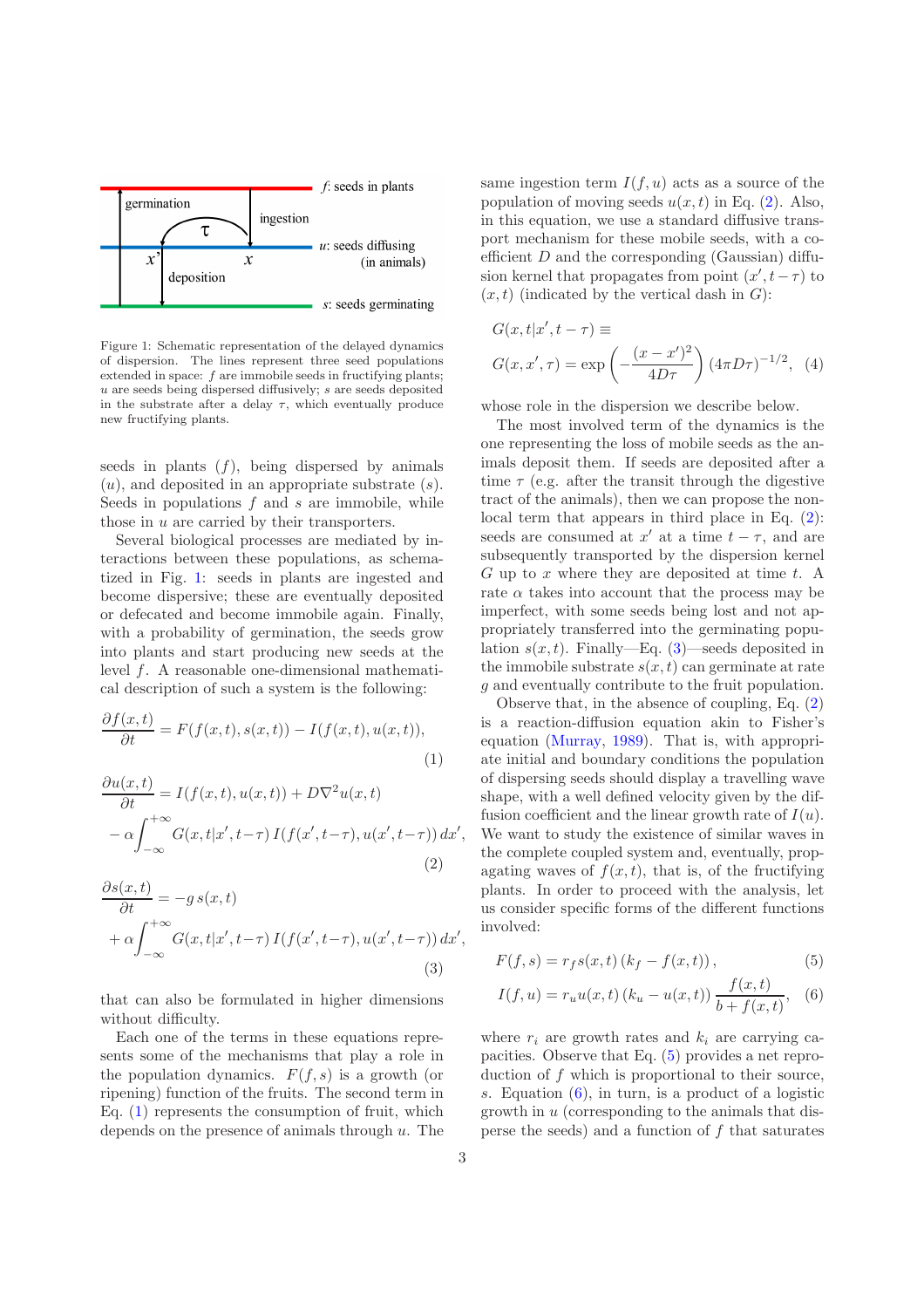as  $f \rightarrow \infty$ , indicating satiation (characterized by an additional parameter, b).

The analysis of these differential equations require approximate analytical approaches as well as numerical solutions, which we discuss below.

# *2.1. Asymptotic analysis*

Let us first consider a simplified scenario, in which the dynamics of the immobile population of plants f occurs more slowly than that of dispersing seeds  $u$ . This hypothesis (to be relaxed later, showing qualitatively similar results) allows us to consider  $f$  as a parameter, so that the ingestion term I is just a function of  $u(x, t)$ . Let us look for travelling wave solutions in the usual way. Consider the change of variables to a system moving at velocity  $c: z = x + ct, x - x' = z - z' - c\tau$ . The equation for dispersing seeds  $u(x, t)$  becomes:

$$
cu'(z) = ru(z)(k_u - u(z)) + Du''(z)
$$

$$
- \alpha \int_{-\infty}^{+\infty} \frac{e^{-\frac{(z-z'-c\tau)^2}{4D\tau}}}{\sqrt{4\pi D\tau}} u(z')(k_u - u(z'))dz' \quad (7)
$$

where  $r_u$  and the f dependence have been absorbed in the parameters r and  $\alpha$  without loss of generality, while  $u'$  and  $u''$  represent first and second derivatives with respect to the single variable z. This equation cannot be solved analytically, but we can perform a perturbative analysis in order to obtain an approximate solution. We can deal with the integral of Eq. [\(7\)](#page-3-0) making use of Laplace's formula (see [Estrada,](#page-7-12) [1994](#page-7-12)), which is an asymptotic approximation of integrals of the form:

$$
I(\lambda) = \int_{a}^{b} e^{-\lambda h(x)} \phi(x) dx,
$$
 (8)

when  $\lambda = (4D\tau)^{-1} \rightarrow \infty$  ( $\tau \rightarrow 0$ ) and  $h(x)$  is real. Following [Estrada](#page-7-12) [\(1994](#page-7-12)) and taking  $k_u = 1$ without loss of generality, we can approximate our integral as:

$$
\frac{1}{\sqrt{4D\pi\tau}}I(\lambda) \approx u(z - c\tau)\big(1 - u(z - c\tau)\big)
$$

$$
+ D\tau \Big[ \big(1 - 2u(z - c\tau)\big)u''(z - c\tau)
$$

$$
- 2u'(z - c\tau)^2 \Big] + \cdots \quad (9)
$$

Using the leading terms of the integral expansion in  $u$ , together with the travelling wave ansatz, we finally reduce the problem to the following ordinary differential equation:

$$
cu'(z) = Du''(z) + ru(z)(1 - u(z))
$$

$$
- \alpha \Big( u(z - c\tau)(1 - u(z - c\tau))
$$

$$
+ D\tau \Big[ \big( 1 - 2u(z - c\tau) \big) u''(z - c\tau)
$$

$$
- 2u'(z - c\tau)^2 \Big] \Big). \quad (10)
$$

We propose an exponential solution  $u = Ae^{-\lambda z}$  for this equation, which gives rise to a transcendental characteristic equation. Considering up to the third order term in  $u$  and up to the second order in a small- $\tau$  expansion, we arrive at the following characteristic equation valid for small delays:

<span id="page-3-1"></span>
$$
\alpha D c \tau^2 \lambda^3 + (D - \alpha D \tau - \alpha \frac{c^2}{2} \tau^2) \lambda^2
$$
  
+  $\lambda (\alpha c \tau - c) + r - \alpha = 0.$  (11)

<span id="page-3-0"></span>The relation between the wave velocity  $c$  and the delay  $\tau$  is provided by the discriminant of the solution of Eq. [\(11\)](#page-3-1), which we show graphically in Fig. [2](#page-4-0) (red curve) (for  $\alpha = 0.5$ ,  $D = 1$  and  $r = 1$ ). We can see that there is a growing dependence, giving faster waves for larger values of the delay, indicating the velocity enhancement provided by the mobile dispersers. Observe also in Fig. [2](#page-4-0) the two limits that can be calculated exactly. The first one corresponds to  $\tau \to 0$ , when the diffusion propagator tends to a Dirac delta  $\delta(\tau)$ , in which case the integral can be evaluated exactly. The second is  $\tau \to \infty$ , leaving just Fisher's equation in Eq. [\(2\)](#page-2-2), and then  $c = 2\sqrt{rD}$ . Note that this waves we found are slower than those corresponding to the movement of the dispersing agent itself, but faster that the limit of immediate deposition of the seeds. We analyse below another approximate analytic solution, which provides a similar result.

# *2.2. Iteration method*

Another analytical approach to solve Eq. [\(2\)](#page-2-2) consists in using the iteration technique presented in [\(Wu](#page-8-24), [2001](#page-8-24)) and [\(Zou](#page-8-25), [2001\)](#page-8-25), where the existence of wave-front solutions of similar equations is proven, provided that c and  $\tau$  satisfy certain relation (see Theorem 3.2 of [Zou](#page-8-25) [\(2001\)](#page-8-25)).

In order to find that relation, we propose again the change of variables  $u(x,t) = u(z) = u(x + ct)$ . Using this method in Eq.  $(2)$  (with the same specific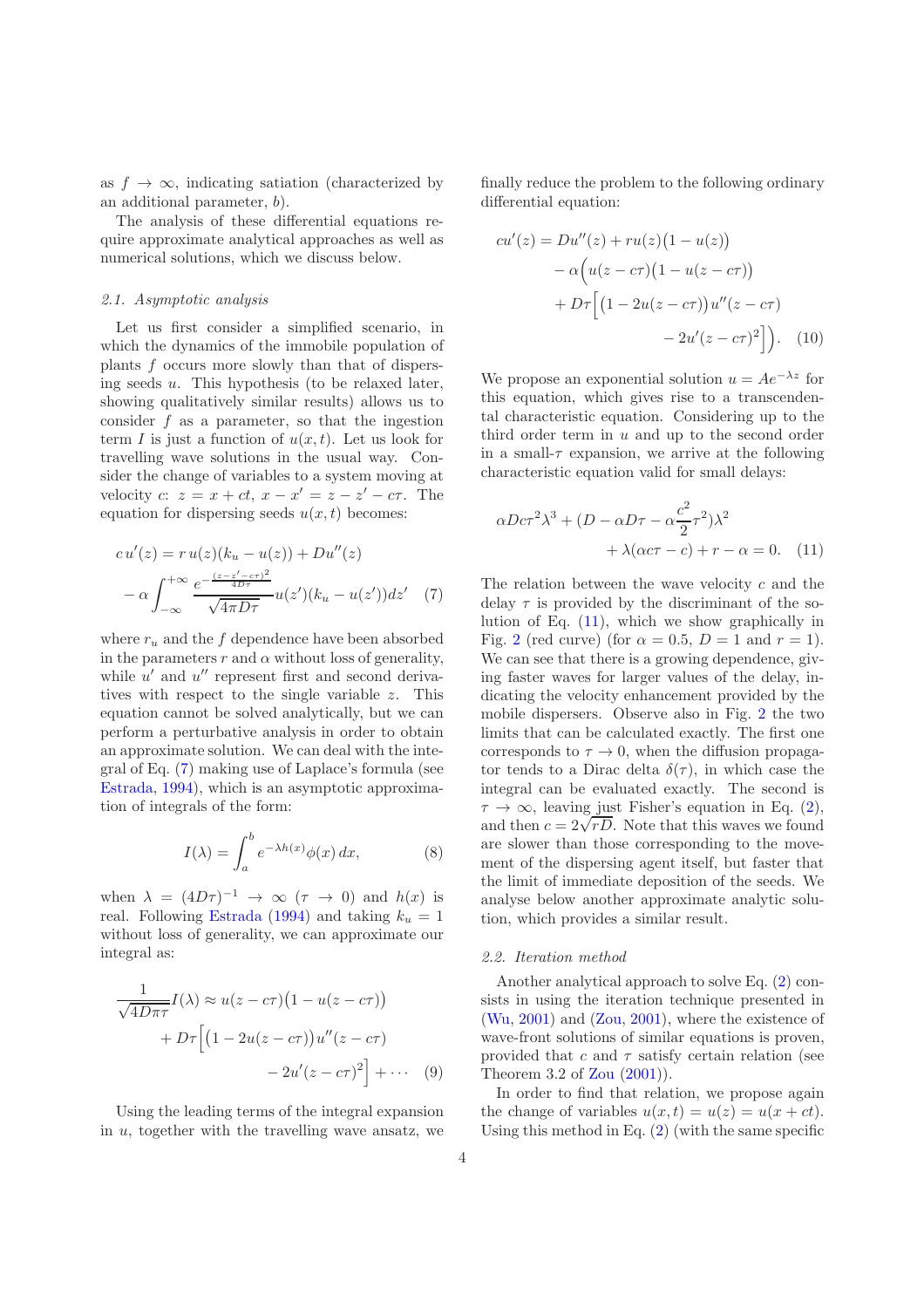

<span id="page-4-0"></span>Figure 2: Relation between the wave velocity  $c$  and the delay  $\tau$ , obtained by the asymptotic (red) and iteration (blue) methods explained in the text. In this case  $\alpha = 0.5, D = 1$ ,  $r = 1$ . We also show the special cases of  $\tau \to 0$  and  $\tau \to \infty$ (Fisher's velocity of the animals' wave), which can be calculated exactly.

form of I as in Eq.  $(6)$ , in which f is a parameter), we arrive at the following integro-differential equation:

$$
cu'(z) = ru(z) + Du''(z)
$$

$$
- \alpha \int_{-\infty}^{+\infty} \frac{e^{-\frac{(z-z'-c\tau)^2}{4D\tau}}}{\sqrt{4\pi D\tau}} ru(z') dz', \quad (12)
$$

where we have linearised the reaction terms.

With the ansatz  $u(z) = Ae^{\lambda z}$  we obtain the following characteristic equation:

$$
\Delta(\lambda) \equiv D\lambda^2 - c\lambda + r - \alpha r e^{D\lambda^2 \tau - \lambda c \tau} = 0. \quad (13)
$$

<span id="page-4-1"></span>The condition to have a single root of this transcendental equation leads to the requirement that:

$$
\tau = \frac{4D}{c^2} \ln \left( \frac{4D\alpha r}{4Dr - c^2} \right). \tag{14}
$$

Equation [\(14\)](#page-4-1) gives a relation between the wave velocity c and the delay  $\tau$  that we can explore. Figure [2](#page-4-0) shows this result (blue curve) for the same values of the other parameters as we used for the asymptotic result (red curve). We can see that the two curves coincide for small  $\tau$ , where the asymptotic expansion described above is valid. For larger values of  $\tau$  the curves separate from each other, as the red curve from the small- $\tau$  expansion loses its validity. The iterative result also tends to the right limit as  $\tau \to \infty$ , albeit more slowly. In the following we analyse a numerical solution of the same reduced system.



<span id="page-4-2"></span>Figure 3: Relation between the wave velocity  $c$  and the delay  $\tau$ , obtained by the asymptotic (red), iteration (blue) and numerical (black) methods explained in the text. In this case  $\alpha = 0.5, D = 10, r = 1$ .

#### *2.3. Numerical solution*

The restricted dynamics of  $u$ —Eq.  $(2)$ —can also be solved numerically. Specifically, we solved

$$
\frac{\partial u(x,t)}{\partial t} = r_u u(x,t) \big( 1 - u(x,t) \big) + D \nabla^2 u(x,t)
$$

$$
- \alpha \int_{-\infty}^{+\infty} G(x,t|x',t-\tau) r_u u(x',t-\tau)
$$

$$
\big( 1 - u(x',t-\tau) \big) dx', \quad (15)
$$

where we have absorbed all the dependence on f (which is here a parameter) in the growth rate  $r_u$ , and set  $k_u = 1$ . We analysed the formation and propagation of a travelling wave front from an initial stationary step function:

$$
u(x,0) = \begin{cases} 1 & \text{if } x < 0, \\ 0 & \text{if } x > 0. \end{cases}
$$
 (16)

We also set free conditions at the left and right borders of the finite space, and we measure the velocity of the solution after a transient time when the front accelerates, and before it reaches the borders.

Figure [3](#page-4-2) shows a typical numerical result of the relation between the wave velocity and the delay. The plot also shows the corresponding curves obtained by the analytical methods. We can see that both of them give good approximations of the wave velocity. In particular, the iteration result provides a better approximation for the whole range of delays, interpolating well between the limit cases.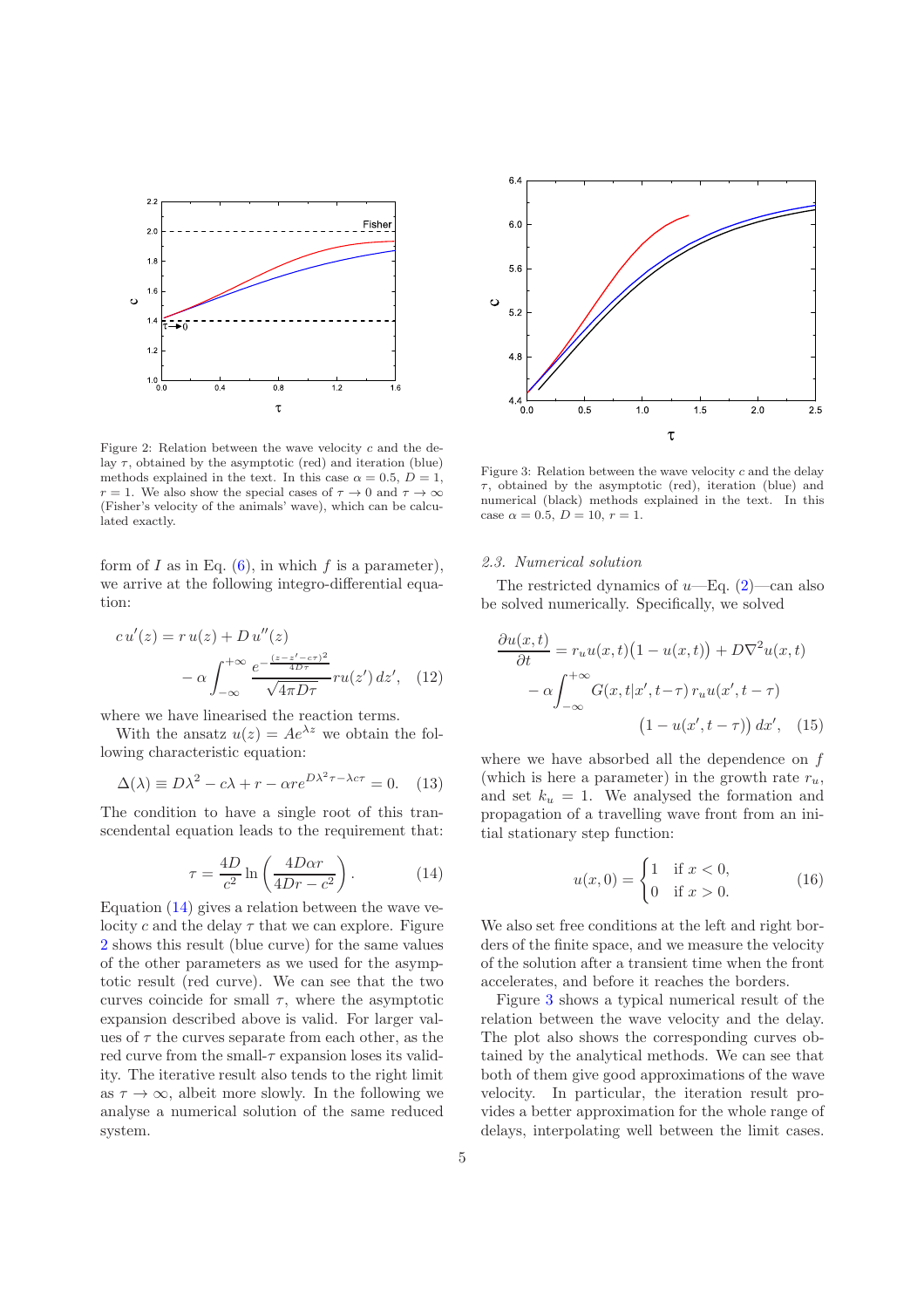Both methods provide slightly overestimated velocities.

# 3. Coupled dynamics

Let us consider the fact that the characteristic time of seed dispersion on the one hand, and the time of establishing new fructifying plants on the other, are typically very different. This time scale diversity allows a simplified analysis of the coupled model of Eqs. [\(1-](#page-2-1)[3\)](#page-2-3), more complete than the single-component simplification made in the previous section. Essentially, this can be accomplished by eliminating the population s, i.e. setting the term  $r_f s(x, t)$  (which is the reproduction factor in the definition of the function  $F$  in Eq. [\(5\)](#page-2-4)) equal to  $r_f u(x, t)$ . Effectively, this represents an instantaneous germination of the deposited seeds into fructifying plants, and the system reduces to:

$$
\frac{\partial f(x,t)}{\partial t} = r_f u(k_f - f) - r_u u(k_u - u) \frac{f}{b+f}, \quad (17)
$$

$$
\frac{\partial u(x,t)}{\partial t} = r_u u(k_u - u) \frac{f}{b+f} + D\nabla^2 u(x,t)
$$

$$
- \alpha \int_{-\infty}^{+\infty} G(x,t|x',t-\tau) r_u u(x',t-\tau)
$$

$$
(k_u - u(x',t-\tau)) \frac{f(x',t-\tau)}{b+f(x',t-\tau)} dx'.
$$
(18)

Even if the use of an instantaneous germination seems too crude an approximation, it helps to keep the equations tractable, as a different assumption would introduce a new delay term. Moreover, we have found that numerical results with an additional germination rate are qualitatively the same as the ones shown here.

Based on the existence and the properties of travelling waves of isolated dispersing seeds found in the previous sections, we have searched for the equivalent dynamics in this coupled model. We have analysed the system only numerically in this case, with two different initial conditions, which we call homogeneous and heterogeneous depending on the initial values of  $f(x)$ :

Homogeneous initial condition:

$$
\begin{cases} f(x,0) = k_f, \\ u(x,0) = k_u \text{ if } x \le 0, \quad 0 \text{ if } x > 0. \end{cases}
$$
 (19)



<span id="page-5-2"></span>Figure 4: Relation between the wave velocity c and the delay  $\tau$ , obtained numerically for the two-components model.  $\alpha$  = 0.5,  $D = 10$ ,  $r = 1$ , b as shown. The corresponding result for the one-component model is shown for comparison.

<span id="page-5-0"></span>Heterogeneous initial condition:

$$
\begin{cases} f(x,0) = k_f & \text{if } x \le 0, \quad 0 \text{ if } x > 0, \\ u(x,0) = k_u & \text{if } x \le 0, \quad 0 \text{ if } x > 0. \end{cases}
$$
 (20)

<span id="page-5-1"></span>The homogeneous initial condition evolves, after a transient, to a travelling front of the  $u$  variable, similar to the single component simplified model analysed before. It is accompanied by a shallow depletion of  $f$  that moves at the same speed. In this regard, it is similar to a case where  $f$  is just a parameter, and we used it as a benchmark to compare the role of the satiation parameter  $b$  that appears in Eqs. [\(17-](#page-5-0)[18\)](#page-5-1). The resulting velocity as a function of  $\tau$  is shown in Fig. [4,](#page-5-2) for different values of b. When  $b \to 0$  the satiation term disappears and the dependence of ingestion on f becomes effectively a parameter, just like in the one-component model. For larger values of b the curves show the same shape, with the velocity growing with  $\tau$  but with smaller velocities for each value of the delay.

The heterogeneous initial condition is the most interesting case in the analysis of the expansion of a bound patch of vegetation, facilitated by the dispersing agents. For example, one can expect a double invasion wave of dispersing seeds and plants, corresponding to the advance of the patch edge. In this case, since  $u$  is propagating into empty space, the velocity of the invasion should be slower than in the single component and in the two-components with homogeneous initial conditions. Our results show that indeed such is the case. The two waves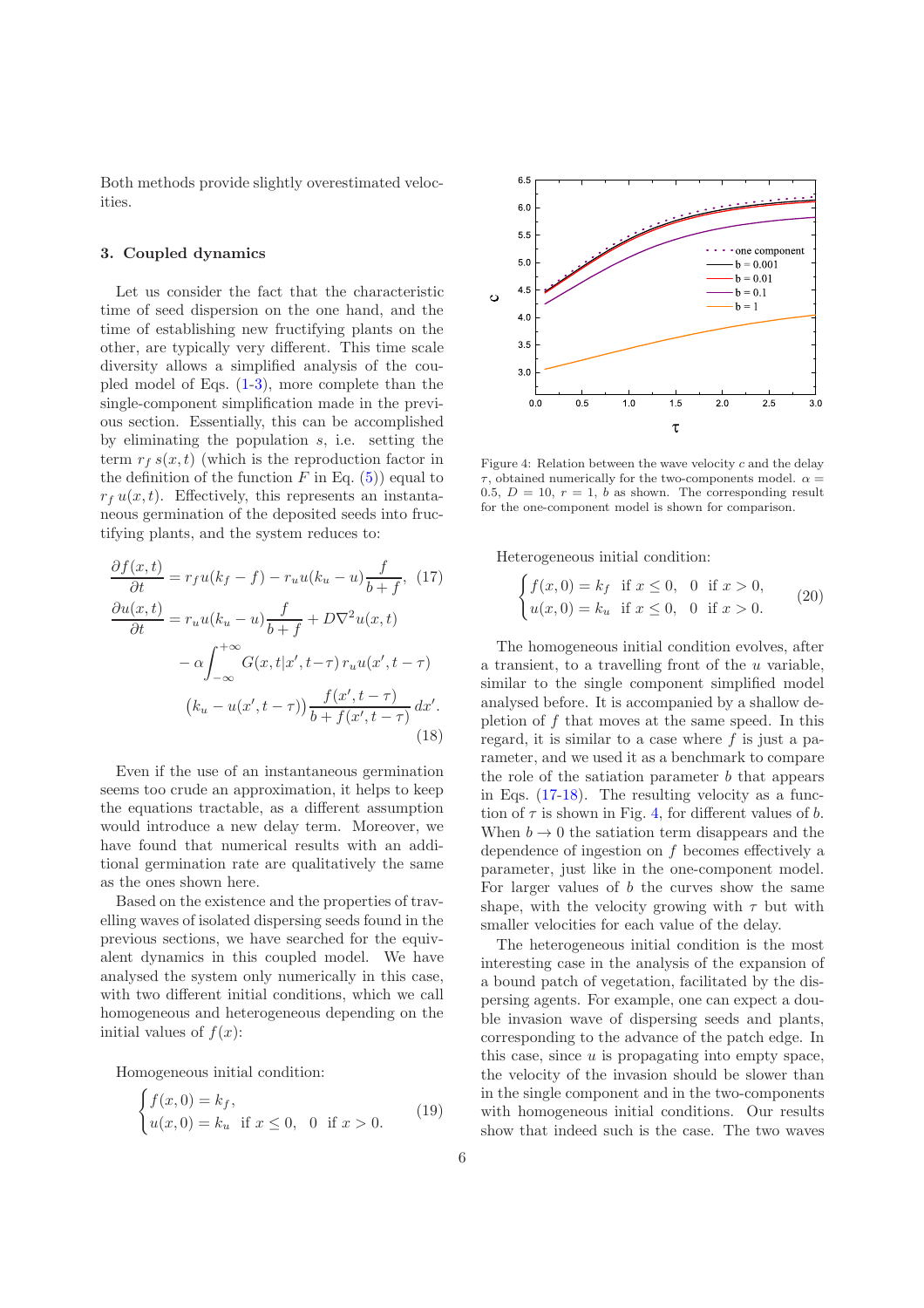

<span id="page-6-0"></span>Figure 5: Relation between the wave velocity  $c$  and the delay  $\tau$ , obtained numerically for the two-components model and heterogeneous initial conditions.  $\alpha = 0.5$ ,  $D = 10$ ,  $r = 1$ , b as shown.

propagate asymptotically with the same velocity and a small lag of  $f$  behind  $u$ . In addition we find that the dependence of the velocity on the delay is reversed with respect to the one corresponding to those cases. Figure [5](#page-6-0) shows the results corresponding to the same parameters as those used in Fig. [4.](#page-5-2)

The reversal of the dependence of the velocity on the delay for different initial conditions can be understood in the following way. When the initial vegetation extends homogeneously a longer deposition time allows the front of dispersing animals to reach farther and expand faster, since their resource f is available wherever they go. On the contrary, when the initial vegetation is bounded, the animals cannot reach as far because of the limited resource. In this case, if they diffuse farther, the seeds are lost. The border of the region occupied by  $u$  needs to propagate slower in order to provide for the establishment of their resource.

Finally, we have analysed the lag between the two fronts and its dependence on the parameters. We found that it is almost insensible to the value of  $\tau$ , but depends strongly on the effective reproduction rate  $r_f$ . Larger values of this parameter can reduce the separation between the fronts to almost zero.

#### 4. Discussion and conclusions

The inconsistency between migration and estimated invasion rates of plants that would account for the dynamics of their population during the Holocene post-glacial migration has been named Reid's paradox. Among other plausible explanations, several authors have suggested the occurrence of long-distance transport events mediated by animal dispersal. Based on this assumptions, we have analysed a model of plant propagation by diffusive dispersion of their seeds, mediated by animal ingestion and transport. The model involves three populations: immobile seeds in fruits, mobile seeds in animals, and seeds (again immobile) deposited in the substrate. In particular, we studied the propagation of travelling waves in the form of invasion fronts, arising from Heaviside-like initial conditions. The mathematical problem is similar to that of reaction-diffusion waves developed since the 1930s, like the ones studied by Fisher in the context of the propagation of a genetic trait in a population [\(Volpert,](#page-8-26) [2009\)](#page-8-26). Like those, the velocity of propagation depends on the diffusion constant and on the linear growth parameter of the field being dispersed.

Several authors have previously contributed to the seek of a mathematical formulation of zoochory dynamics. [Neupane](#page-8-27) [\(2015b\)](#page-8-27) and [Powell](#page-8-28) [\(2004](#page-8-28)), for example, model the deposition of dispersed seeds with a spatial kernel in an integro-differential (or difference, as in [Neubert](#page-8-16) [\(1995\)](#page-8-16)) dynamics. These kernels are then fit from data to compare predictions with field observations. The existence of these spatial kernels naturally arises from the time that the seeds travel along with their dispersers (such as the gut transit time, as modelled numerically by [Morales](#page-8-29) [\(2006\)](#page-8-29)). The fact that there is a delay between the ingestion of the seeds and their deposition at a different place provides, from the point of view of the seed, faster fronts than those corresponding to a negligible delay. This corresponds to a possible resolution of Reid's paradox: a faster propagation thanks to the mediation of animal dispersers. In our model the diffusion coefficient of the animals, together with the gut transit time of the seeds (or its equivalent delay in other transport mechanisms), determine the velocity of propagation of the vegetation front. Our approach is not focused on the phenomena that may arise due to spatial structures but on the effect induced by the inherent delay associated to an active transportation by an animal. In that sense, all these approaches are complementary.

We have analysed the model through different approximations, which allowed the characterization of the phenomenon in one spatial dimension. First we studied a one-component simplification, in which only the diffusing seeds remain as dynamical vari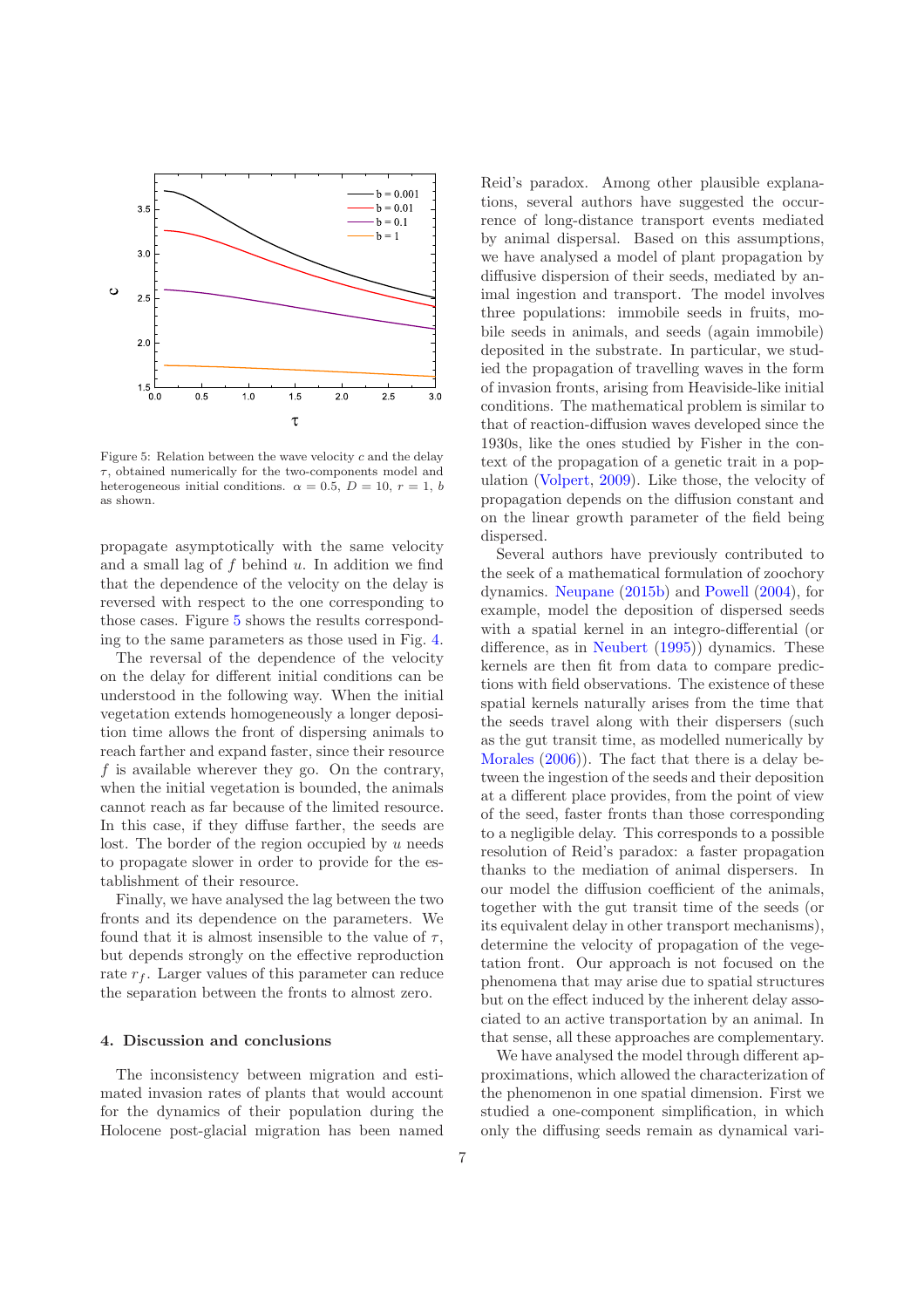ables. This scenario, in which the density of plants remains constant, may correspond to systems in which the plants are long-lived (e.g. trees). The corresponding delayed-integro-differential equation was solved for travelling waves using an asymptotic expansion and an iteration procedure. Both methods provided the velocity of the waves as a function of the delay parameter. Numerical solution of the equation confirmed the validity of the analytic procedures. Additionally, we observed that the shape of the front is different from the corresponding to a case without delay. Actually, the leading front of the wave has the same properties as the Fisher's one—allowing for the calculation of the asymptotic velocity. The main difference is in the trailing part of the front, where the invasion tends to the carrying capacity, whose shape depends on the delay.

In connection with these findings, we also analysed an intermediate simplification of the model consisting of two dynamical variables: the fructifying plants and the animals. This situation may be relevant for systems with annual plants and dispersers that have longer generation times. We found that the general phenomenon (faster fronts of plants with respect to no delays, mediated by the animals) is maintained, but there is a strong dependence on the initial conditions. The propagating wave becomes limited not by diffusion, but by the limited resources at the leading edge. As a result of this, the dependence of the velocity of the front on the relevant parameter measuring the delayed transport of the seeds,  $\tau$ , becomes inverted (decaying) with respect to the single component model. In this context, it is worth mentioning that the behaviour of animals across a patch edge, based on habitat preference, may be relevant in the dynamics of the coupled populations, as studied via reactiondiffusion models by [Maciel](#page-8-30) [\(2013,](#page-8-30) [2014\)](#page-8-31). This is a matter to be considered in forthcoming work.

The present analysis does not exhaust the characterization of the solutions of the system. In particular, we have studied a single phenomenon: the speed of an invasion front arising from an heterogeneous initial condition. While this is certainly relevant for two-species invasions and restoration of ecosystems, there are other dynamically interesting problems with distributed heterogeneities, such as the irregularity of the topology, of the diffusion coefficient [\(Neupane](#page-8-27), [2015b\)](#page-8-27) or of the distribution of resources. We also expect to extend it to the study of the three-component waves elsewhere. Besides, in the present work we characterized the movement

of the disperser as a diffusive phenomenon. Other transport mechanisms could be considered once a persistent interaction between the plant and the animal has been established and the topology of the landscape has been shaped. In those cases, we could add chemotactic terms or Cahn-Hilliard like equations [\(Liu](#page-8-32), [2016\)](#page-8-32) to take into consideration the feedback interactions between both species.

### Acknowledgements

This work received support from the Consejo Nacional de Investigaciones Científicas y Técnicas (PIP 112-201101-00310), Universidad Nacional de Cuyo  $(06/C304)$ . We also thank Javier Fernández and Juan Manuel Morales for fruitful discussions.

# References

### References

- <span id="page-7-6"></span>Amico G., Aizen M.A., Ecology: Mistletoe seed dispersal by a marsupial, Nature 408, 929-930 (2000).
- <span id="page-7-2"></span>Bullock, J.M., Kenward, R.E., Hails, R.S. (eds.) Dispersal ecology: The 42nd Symposium of the British Ecological Society held at the University of Reading, 2-5 April 2001, (Blackwell, Oxford, 2002).
- <span id="page-7-0"></span>Bullock, J. M., G. L. Mallada, R. Tamme, L. Gtzenberger, S. M. White, M. Prtel, and Hooftman, D.A.P., 2017. A synthesis of empirical plant dispersal kernels, J. Ecol. 105, 6-19 (2017).
- <span id="page-7-3"></span>Cain M.L., Damman H., Muir A., Seed dispersal and the Holocene migration of woodland herbs, Ecol. Monogr. 68, 325-347 (1998).
- <span id="page-7-1"></span>Cain, M.L., Milligan, B.G., Strand, A.E., Long-distance seed dispersal in plant populations, Am. J. Bot. 87, 1217-1227  $(2000)$ .
- <span id="page-7-4"></span>Clark, J.S., Why trees migrate so fast: contronting theory with dispersal biology and the paleorecord, The American Naturalist 152, 204-224 (1998).
- <span id="page-7-9"></span>de Oliveira L.A.F., Inestability of homogeneous periodic solutions of parabolic-delay equations, J. Differential Equations 109, 42-76, (1994).
- <span id="page-7-5"></span>Dore W.G., Raymond L.C., Viable seeds in pasture soil and manure, Sci. Agric. 23, 69-79 (1942).
- <span id="page-7-12"></span>Estrada R., Kanwal R.P., Asymptotic analysis, (Birkhauser, 1994).
- <span id="page-7-10"></span>Faria T., Bifurcation aspects for some delayed population models with diffusion, Fields Institute Communications 21, 143-158, (1999).
- <span id="page-7-11"></span>Freitas P., Some results on the stability and bifurcation of stationary solutions of delay-diffusion equations, J. Math. Anal. Appl. 206, 59-82, (1997).
- <span id="page-7-7"></span>García D., Rodríguez-Cabal M.A., Amico G.C., Seed dispersal by a frugivorous marsupial shapes the spatial scale of a mistletoe population, Journal of Ecology 97, 217-229  $(2009)$
- <span id="page-7-8"></span>Hadeler K.P, Ruan S., Interaction of diffusion and delay, Discrete and Continuous Dynamical Systems-Series B 8, 95-105, (2007).